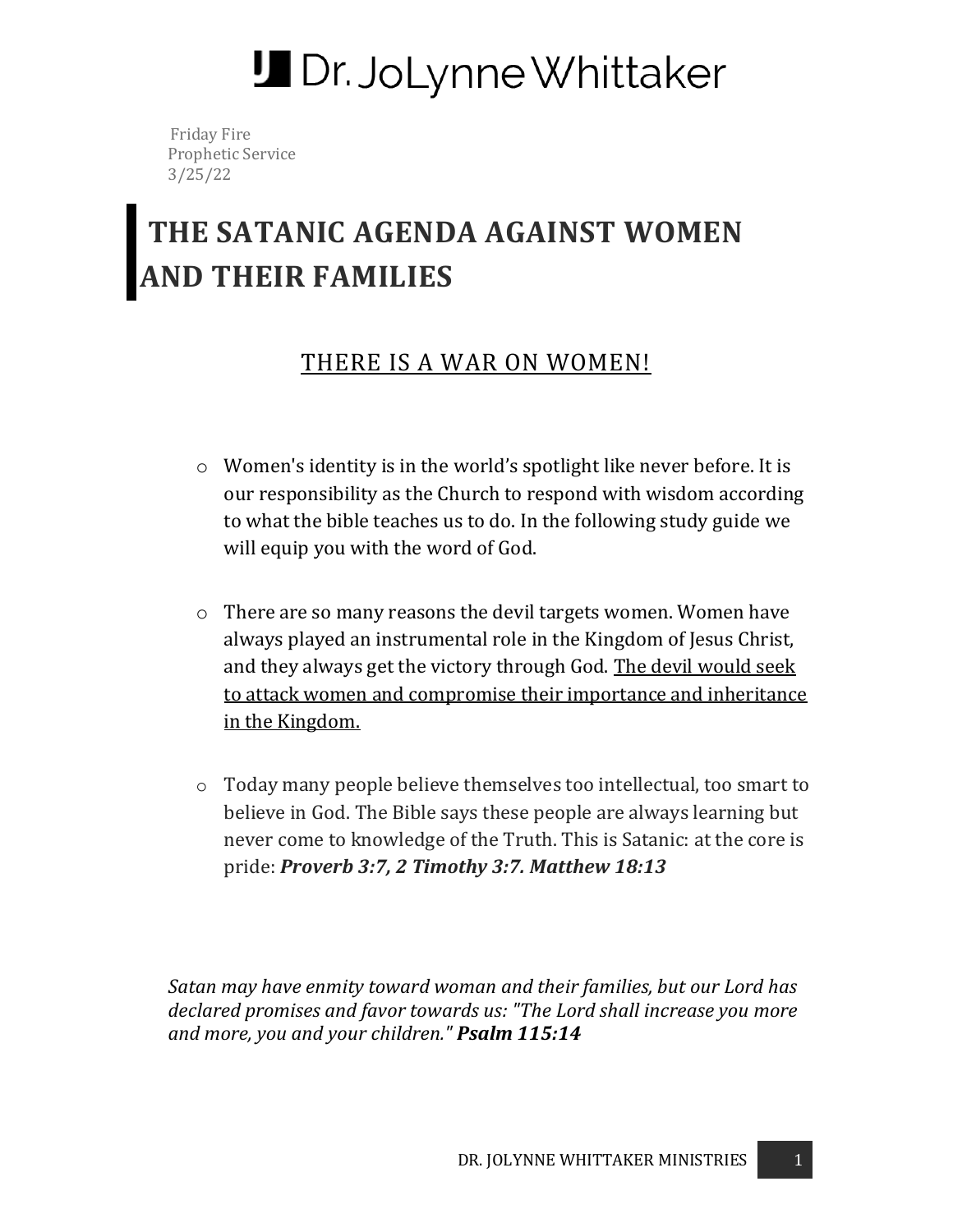Friday Fire Prophetic Service 3/25/22

• *Scriptures not quoted.*

# IT ALL STARTED IN THE GARDEN

#### **i. Genesis 3:1-6, 1 John 2:15-17.**

Satan targets Eve and launches a psychological attack. This attack is meant to undermine her faith and cause Eve to compromise herself. Note verse 6: here we see the threefold temptation of man: lust of the flesh, lust of the eyes and the pride of life.

#### **ii. Genesis 3:7-13**

Here we see how everything drastically changed after Eve compromised her obedience to God. The innocence was gone. That's why Jesus said we must become like a child to inherit the Kingdom of God. Taking this position in your faith greatly empowers you.

#### **iii. Matthew 18:13, Genesis 3:14-16.**

Satan's war on women goes back to Genesis 3:15. As we examine the landscape of history, it is easy to note the glaring abuses and mistreatment of women specifically.

#### **iv. Genesis 3:16, Ephesians 5:25**

These scriptures teach us why childbirth is painful and why relationships sometimes feel one sided. We learn here why wives often desire their husbands seemingly more than the man. For this reason, the Lord gives man specific instructions on how to love his wife well.